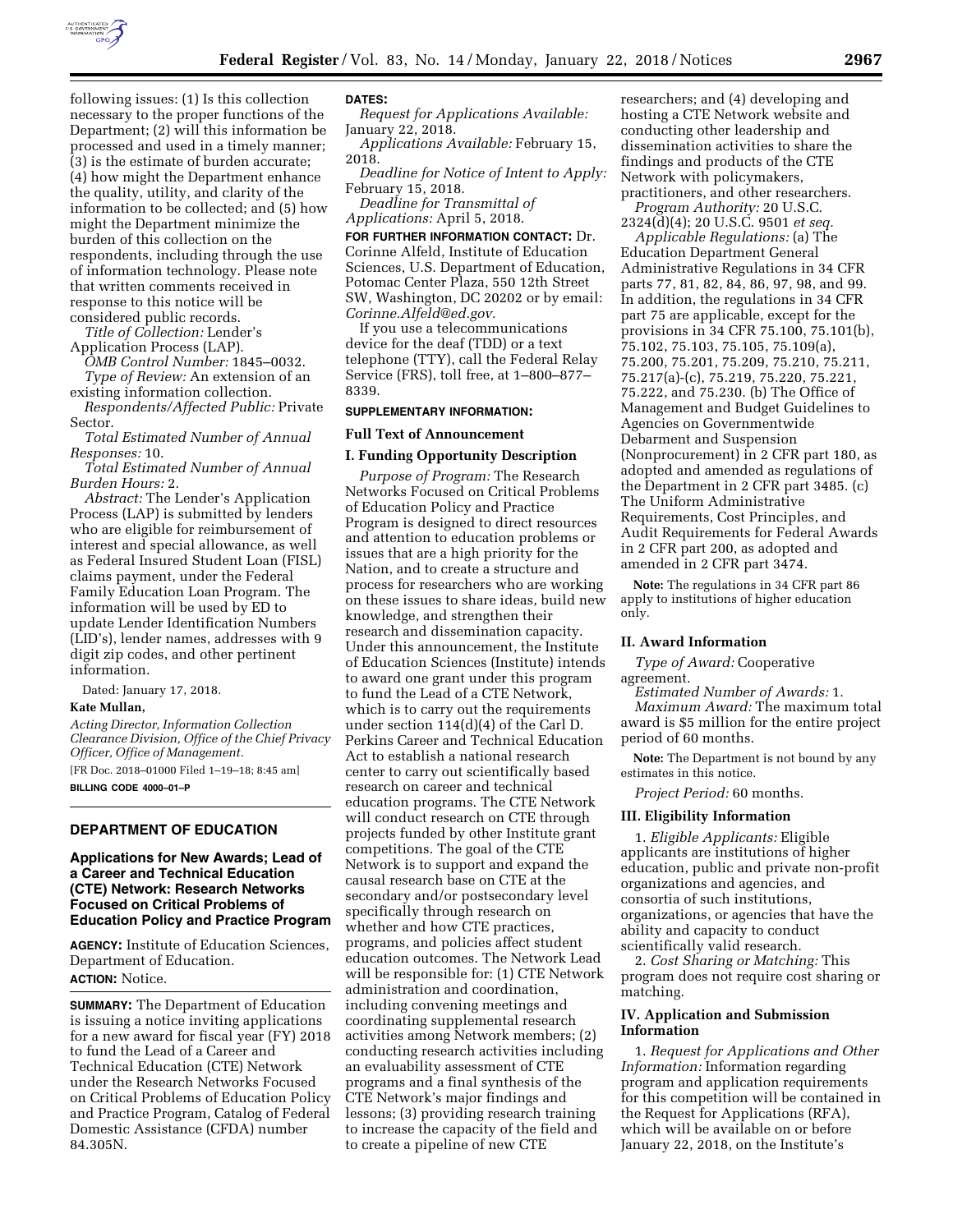website at: *[http://ies.ed.gov/funding/.](http://ies.ed.gov/funding/)*  The application package for this competition will be available on February 15, 2018, on the Governmentwide *Grants.gov* Apply site at *[www.Grants.gov](http://www.Grants.gov)*.

Individuals with disabilities can obtain a copy of the application package in an accessible format (*e.g.,* braille, large print, audiotape, or compact disc) by contacting the person listed under **FOR FURTHER INFORMATION CONTACT**.

2. *Content and Form of Application Submission:* Requirements concerning the content of an application are contained in the RFA. The forms that must be submitted will be in the application package for this competition.

3. *Submission Dates and Times: Request for Applications Available:*  January 22, 2018.

*Applications Available:* February 15, 2018.

*Deadline for Notice of Intent to Apply:*  February 15, 2018.

*Deadline for Transmittal of Applications:* April 5, 2018.

We do not consider an application that does not comply with the deadline requirements.

The application package for this competition must be submitted electronically using the *Grants.gov*  Apply site (*[www.Grants.gov](http://www.Grants.gov)*). For information about how to submit your application package electronically, or in paper format by mail or hand delivery if you qualify for an exception to the electronic submission requirement, please refer to the *Other Submission Requirements* section below.

Individuals with disabilities who need an accommodation or auxiliary aid in connection with the application process should contact the person listed under **FOR FURTHER INFORMATION CONTACT**. If the Department provides an accommodation or auxiliary aid to an individual with a disability in connection with the application process, the individual's application remains subject to all other requirements and limitations in this notice.

4. *Intergovernmental Review:* This competition is not subject to Executive Order 12372 and the regulations in CFR part 79.

5. *Funding Restrictions:* We reference regulations outlining funding restrictions in the *Applicable Regulations* section of this notice.

6. *Data Universal Numbering System Number, Taxpayer Identification Number, and System for Award Management:* To do business with the Department of Education, you must—

a. Have a Data Universal Numbering System (DUNS) number and a Taxpayer Identification Number (TIN);

b. Register both your DUNS number and TIN with the System for Award Management (SAM), the Government's primary registrant database;

c. Provide your DUNS number and TIN on your application; and

d. Maintain an active SAM registration with current information while your application is under review by the Department and, if you are awarded a grant, during the project period.

You can obtain a DUNS number from Dun and Bradstreet at the following website: *[http://fedgov.dnb.com/](http://fedgov.dnb.com/webform) [webform.](http://fedgov.dnb.com/webform)* A DUNS number can be created within one to two business days.

If you are a corporate entity, agency, institution, or organization, you can obtain a TIN from the Internal Revenue Service. If you are an individual, you can obtain a TIN from the Internal Revenue Service or the Social Security Administration. If you need a new TIN, please allow two to five weeks for your TIN to become active.

The SAM registration process can take approximately seven business days, but may take upwards of several weeks, depending on the completeness and accuracy of the data you enter into the SAM database. Thus, if you think you might want to apply for Federal financial assistance under a program administered by the Department, please allow sufficient time to obtain and register your DUNS number and TIN. We strongly recommend that you register early.

**Note:** Once your SAM registration is active, it may be 24 to 48 hours before you can access the information in, and submit an application through, *Grants.gov*.

If you are currently registered with SAM, you may not need to make any changes. However, please make certain that the TIN associated with your DUNS number is correct. Also, note that you will need to update your registration annually. This may take three or more business days.

Information about SAM is available at *[www.SAM.gov.](http://www.SAM.gov)* To further assist you with obtaining and registering your DUNS number and TIN in SAM or updating your existing SAM account, we have prepared a SAM.gov Tip Sheet, which you can find at: *[www2.ed.gov/](http://www2.ed.gov/fund/grant/apply/sam-faqs.html) [fund/grant/apply/sam-faqs.html.](http://www2.ed.gov/fund/grant/apply/sam-faqs.html)* 

In addition, if you are submitting your application via *Grants.gov*, you must (1) be designated by your organization as an Authorized Organization Representative (AOR); and (2) register yourself with *Grants.gov* as an AOR. Details on these

steps are outlined at the following *Grants.gov* web page: *[www.grants.gov/](http://www.grants.gov/web/grants/register.html)  [web/grants/register.html.](http://www.grants.gov/web/grants/register.html)* 

7. *Other Submission Requirements:*  Applications for grants under this competition must be submitted electronically unless you qualify for an exception to this requirement in accordance with the instructions in this section.

a. *Electronic Submission of Applications.* 

Applications for grants under the Research Networks Focused on Critical Problems of Education Policy and Practice Program, CFDA number 84.305N, must be submitted electronically using the Governmentwide *Grants.gov* Apply site at *[www.Grants.gov](http://www.Grants.gov)*. You may not email an electronic copy of a grant application to us.

A *Grants.gov* applicant must apply online using Workspace, a shared environment where members of a grant team may simultaneously access and edit different webforms within an application. An applicant can create an individual Workspace for each application notice and, thus, establish for that application a collaborative application package that allows more than one person in the applicant's organization to work concurrently on an application. The applicant can, thus, assign other users to participate in the Workspace. The system also enables the applicant to reuse forms from previous submissions; check them in and out and complete them; and submit its application package. For access to complete instructions on how to apply, refer to: *[www.grants.gov/web/grants/](http://www.grants.gov/web/grants/applicants/apply-for-grants.html)  [applicants/apply-for-grants.html.](http://www.grants.gov/web/grants/applicants/apply-for-grants.html)* 

Effective January 1, 2018, applicants may not download an Adobe form application package from *Grants.gov*. Applicants must instead use Workspace.

We will reject your application if you submit it in paper format unless, as described elsewhere in this section, you qualify for one of the exceptions to the electronic submission requirement *and*  submit, no later than two weeks before the application deadline date, a written statement to the Department that you qualify for one of these exceptions. Further information regarding calculation of the date that is two weeks before the application deadline date is provided later in this section under *Exception to Electronic Submission Requirement.* 

You may access the electronic grant application for the Research Networks Focused on Critical Problems of Education Policy and Practice competition at *[www.Grants.gov](http://www.Grants.gov)*. You must search for the downloadable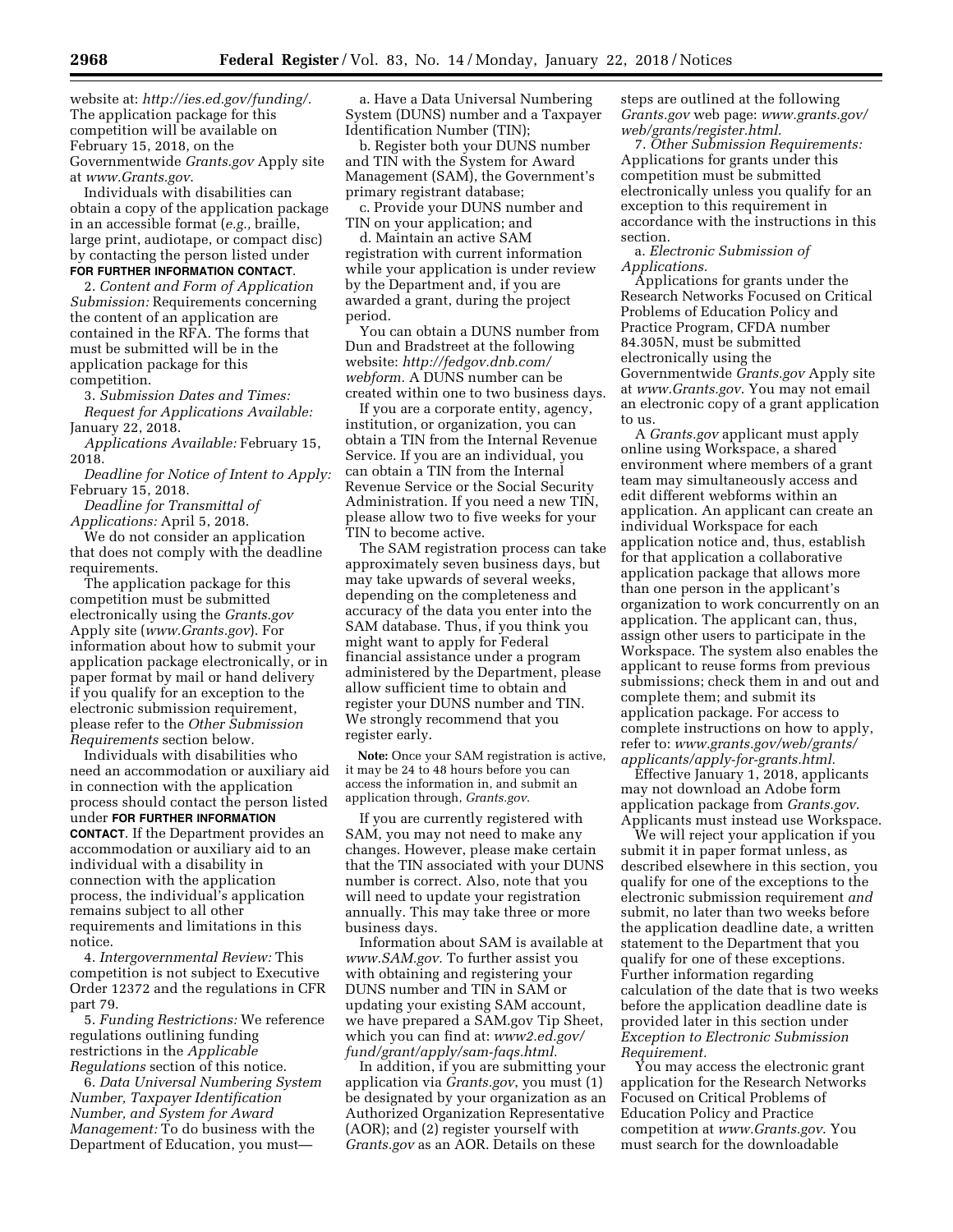application package for this competition by the CFDA number. Do not include the CFDA number's alpha suffix in your search (*e.g.,* search for 84.305, not 84.305N).

Please note the following:

• When you enter the *Grants.gov* site, you will find information about submitting an application electronically through the site, as well as the hours of operation.

• Applications received by *Grants.gov* are date and time stamped. Your application must be fully uploaded and submitted and must be date and time stamped by the *Grants.gov* system no later than 4:30:00 p.m., Washington, DC time, on the application deadline date. Except as otherwise noted in this section, we will not accept your application if it is received—that is, date and time stamped by the *Grants.gov* system—after 4:30:00 p.m., Washington, DC time, on the application deadline date. We do not consider an application that does not comply with the deadline requirements. When we retrieve your application from *Grants.gov*, we will notify you if we are rejecting your application because it was date and time stamped by the *Grants.gov* system after 4:30:00 p.m., Washington, DC time, on the application deadline date.

• The amount of time it can take to upload an application will vary depending on a variety of factors, including the size of the application and the speed of your internet connection. Therefore, we strongly recommend that you do not wait until the application deadline date to begin the submission process through *Grants.gov*.

• You should review and follow the Education Submission Procedures for submitting an application through *Grants.gov* that are included in the application package for the competition to ensure that you submit your application in a timely manner to the *Grants.gov* system. You can also find the Education Submission Procedures pertaining to *Grants.gov* under News and Events on the Department's G5 system home page at *[www.G5.gov.](http://www.G5.gov)* In addition, for specific guidance and procedures for submitting an application through *Grants.gov*, please refer to the *Grants.gov* website at: *[www.grants.gov/web/grants/applicants/](http://www.grants.gov/web/grants/applicants/apply-for-grants.html)  [apply-for-grants.html.](http://www.grants.gov/web/grants/applicants/apply-for-grants.html)* 

• You will not receive additional point value because you submit your application in electronic format, nor will we penalize you if you qualify for an exception to the electronic submission requirement, as described elsewhere in this section, and submit your application in paper format.

• You must submit all documents electronically, including all information you typically provide on the following forms: The Application for Federal Assistance (SF 424), the Department of Education Supplemental Information for SF 424, Budget Information—Non-Construction Programs (ED 524), and all necessary assurances and certifications.

• You must upload any narrative sections and all other attachments to your application as files in a read-only, flattened Portable Document Format (PDF), meaning any fillable PDF documents must be saved as flattened non-fillable files. Therefore, do not upload an interactive or fillable PDF file. If you upload a file type other than a read-only, flattened PDF (*e.g.,* Word, Excel, WordPerfect, etc.) or submit a password-protected file, we will not review that material. Please note that this could result in your application not being considered for funding because the material in question—for example, the project narrative—is critical to a meaningful review of your proposal. For that reason it is important to allow yourself adequate time to upload all material as PDF files. The Department will not convert material from other formats to PDF. There is no need to password protect a file in order to meet the requirement to submit a read-only flattened PDF. And, as noted, the Department will not review passwordprotected files.

• After you electronically submit your application, you will receive from *Grants.gov* an automatic notification of receipt that contains a *Grants.gov*  tracking number. (This notification indicates receipt by *Grants.gov* only, not receipt by the Department.) *Grants.gov*  will also notify you automatically by email if your application met all the *Grants.gov* validation requirements or if there were any errors (such as submission of your application by someone other than a registered Authorized Organization Representative, or inclusion of an attachment with a file name that contains special characters). You will be given an opportunity to correct any errors and resubmit, but you must still meet the deadline for submission of applications.

Once your application is successfully validated by *Grants.gov*, the Department will retrieve your application from *Grants.gov* and send you an email with a unique PR/Award number for your application.

These emails do not mean that your application is without any disqualifying errors. While your application may have been successfully validated by *Grants.gov*, it must also meet the

Department's application requirements as specified in this notice and in the application instructions. Disqualifying errors could include, for instance, failure to upload attachments in a readonly, flattened PDF; failure to submit a required part of the application; or failure to meet applicant eligibility requirements. It is your responsibility to ensure that your submitted application has met all of the Department's requirements.

• We may request that you provide us original signatures on forms at a later date.

*Application Deadline Date Extension in Case of Technical Issues with the Grants.gov System:* If you are experiencing problems submitting your application through *Grants.gov*, please contact the *Grants.gov* Support Desk, toll free, at 1–800–518–4726. You must obtain a *Grants.gov* Support Desk Case Number and must keep a record of it.

If you are prevented from electronically submitting your application on the application deadline date because of technical problems with the *Grants.gov* system, we will grant you an extension until 4:30:00 p.m., Washington, DC time, the following business day to enable you to transmit your application electronically or by hand delivery. You also may mail your application by following the mailing instructions described elsewhere in this notice.

If you submit an application after 4:30:00 p.m., Washington, DC time, on the application deadline date, please contact the person listed under **FOR FURTHER INFORMATION CONTACT** and provide an explanation of the technical problem you experienced with *Grants.gov*, along with the *Grants.gov*  Support Desk Case Number. We will accept your application if we can confirm that a technical problem occurred with the *Grants.gov* system and that the problem affected your ability to submit your application by 4:30:00 p.m., Washington, DC time, on the application deadline date. We will contact you after we determine whether your application will be accepted.

**Note:** The extensions to which we refer in this section apply only to the unavailability of, or technical problems with, the *Grants.gov*  system. We will not grant an extension if you failed to fully register to submit your application to *Grants.gov* before the application deadline date and time or if the technical problem you experienced is unrelated to the *Grants.gov* system.

*Exception to Electronic Submission Requirement:* You qualify for an exception to the electronic submission requirement, and may submit your application in paper format, if you are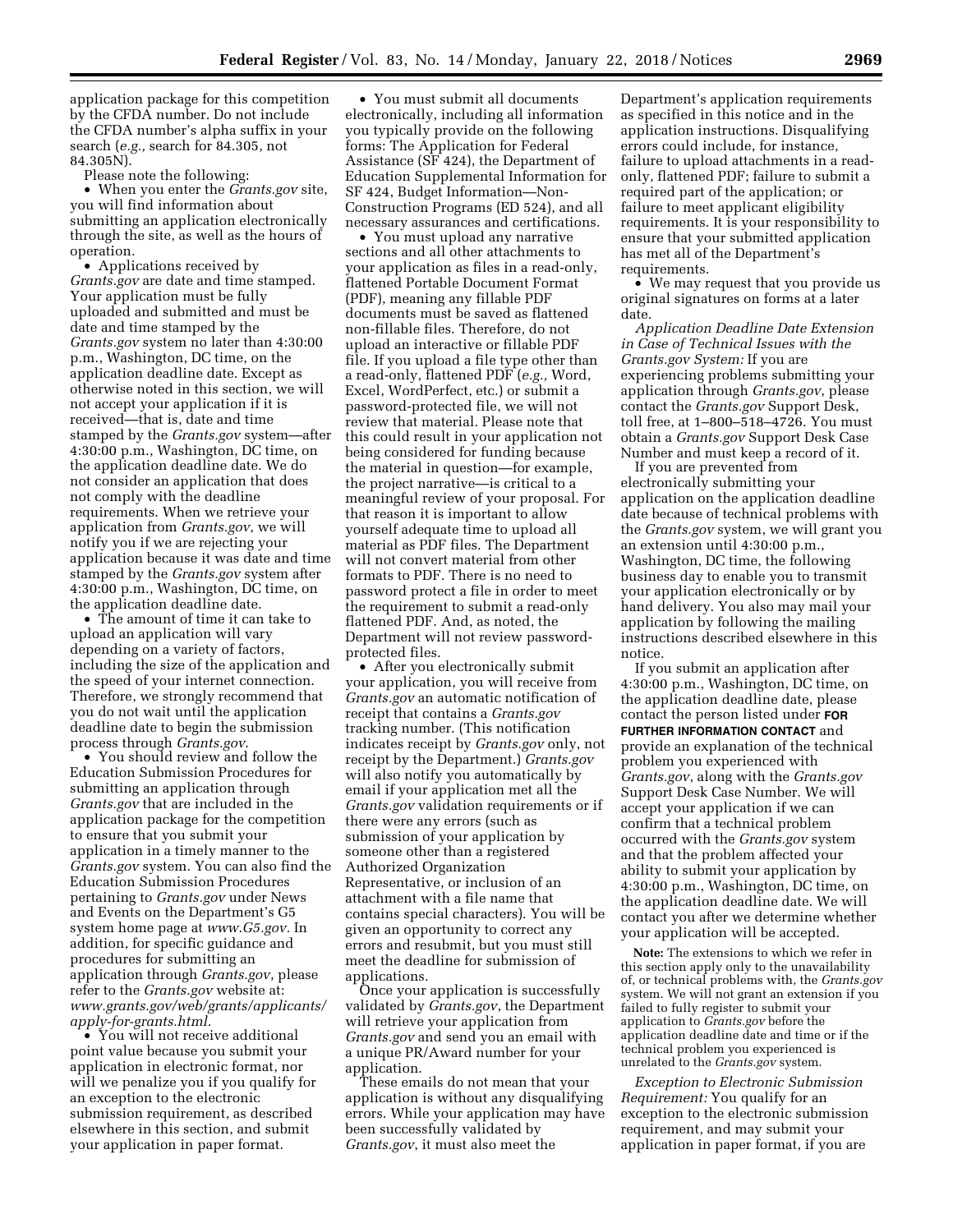unable to submit an application through the *Grants.gov* system because—

• You do not have access to the internet; or

• You do not have the capacity to upload large documents to the *Grants.gov* system; and

• No later than two weeks before the application deadline date (14 calendar days or, if the fourteenth calendar day before the application deadline date falls on a Federal holiday, the next business day following the Federal holiday), you mail or fax a written statement to the Department, explaining which of the two grounds for an exception prevents you from using the internet to submit your application.

If you mail your written statement to the Department, it must be postmarked no later than two weeks before the application deadline date. If you fax your written statement to the Department, we must receive the faxed statement no later than two weeks before the application deadline date.

Address and mail or fax your statement to: Ellie Pelaez, U.S. Department of Education, 550 12th Street SW, Potomac Center Plaza, Room 4107, Washington, DC 20202. Fax: 202– 245–6752.

If you use a TDD or a TTY, call the FRS, toll free, at 1–800–877–8339.

Your paper application must be submitted in accordance with the mail or hand delivery instructions described in this notice.

b. *Submission of Paper Applications by Mail.* 

If you qualify for an exception to the electronic submission requirement, you may mail (through the U.S. Postal Service or a commercial carrier) your application to the Department. You must mail the original and two copies of your application, on or before the application deadline date, to the Department at the following address: U.S. Department of Education, Application Control Center, Attention: (CFDA Number: 84.305N), LBJ Basement Level 1, 400 Maryland Avenue SW, Washington, DC 20202– 4260.

You must show proof of mailing consisting of one of the following:

(1) A legibly dated U.S. Postal Service postmark.

(2) A legible mail receipt with the date of mailing stamped by the U.S. Postal Service.

(3) A dated shipping label, invoice, or receipt from a commercial carrier.

(4) Any other proof of mailing acceptable to the Institute.

If you mail your application through the U.S. Postal Service, we do not

accept either of the following as proof of mailing:

(1) A private metered postmark.

(2) A mail receipt that is not dated by the U.S. Postal Service.

**Note:** The U.S. Postal Service does not uniformly provide a dated postmark. Before relying on this method, you should check with your local post office.

We will not consider applications postmarked after the application deadline date.

c. *Submission of Paper Applications by Hand Delivery.* 

If you qualify for an exception to the electronic submission requirement, you (or a courier service) may deliver your paper application to the Department by hand. You must deliver the original and two copies of your application by hand, on or before the application deadline date, to the Department at the following address: U.S. Department of Education, Application Control Center, Attention: (CFDA Number: 84.305N), 550 12th Street SW, Room 7039, Potomac Center Plaza, Washington, DC 20202–4260.

The Application Control Center accepts hand deliveries daily between 8:00 a.m. and 4:30:00 p.m., Washington, DC time, except Saturdays, Sundays, and Federal holidays.

**Note for Mail or Hand Delivery of Paper Applications:** If you mail or hand deliver your application to the Department—

(1) You must indicate on the envelope and—if not provided by the Department—in Item 11 of the SF 424 the CFDA number, including suffix letter, if any, of the competition under which you are submitting your application; and

(2) The Application Control Center will mail to you a notification of receipt of your grant application. If you do not receive this notification within 15 business days from the application deadline date, you should call the U.S. Department of Education Application Control Center at (202) 245– 6288.

# **V. Application Review Information**

1. *Selection Criteria:* For all of its grant competitions, the Institute uses selection criteria based on a peer-review process that has been approved by the National Board for Education Sciences. The Peer Review Procedures for Grant Applications can be found on the Institute's website at *[https://ies.ed.gov/](https://ies.ed.gov/director/sro/peer_review/application_review.asp)  director/sro/peer*\_*[review/application](https://ies.ed.gov/director/sro/peer_review/application_review.asp)*\_ *[review.asp.](https://ies.ed.gov/director/sro/peer_review/application_review.asp)* For this competition, peer reviewers will be asked to evaluate the significance of the application, the quality of the network plan (including network administration, research activities, research training, leadership and dissemination), the qualifications and experience of the personnel, and the resources of the applicant to support the proposed activities. These criteria are described in greater detail in the RFA.

2. *Review and Selection Process:* We remind potential applicants that in reviewing applications in any discretionary grant competition, the Institute may consider, under 34 CFR 75.217(d)(3), the past performance of the applicant in carrying out a previous award, such as the applicant's use of funds, achievement of project objectives, and compliance with grant conditions. The Institute may also consider whether the applicant failed to submit a timely performance report or submitted a report of unacceptable quality.

In addition, in making a competitive grant award, the Institute also requires various assurances including those applicable to Federal civil rights laws that prohibit discrimination in programs or activities receiving Federal financial assistance from the Department of Education (34 CFR 100.4, 104.5, 106.4, 108.8, and 110.23).

3. *Risk Assessment and Special Conditions:* Consistent with 2 CFR 200.205, before awarding grants under this competition the Department conducts a review of the risks posed by applicants. Under 2 CFR 3474.10, the Institute may impose special conditions and, in appropriate circumstances, highrisk conditions on a grant if the applicant or grantee is not financially stable; has a history of unsatisfactory performance; has a financial or other management system that does not meet the standards in 2 CFR part 200, subpart D; has not fulfilled the conditions of a prior grant; or is otherwise not responsible.

4. *Integrity and Performance System:*  If you are selected under this competition to receive an award that over the course of the project period may exceed the simplified acquisition threshold (currently \$150,000), under 2 CFR 200.205(a)(2) we must make a judgment about your integrity, business ethics, and record of performance under Federal awards—that is, the risk posed by you as an applicant—before we make an award. In doing so, we must consider any information about you that is in the integrity and performance system (currently referred to as the Federal Awardee Performance and Integrity Information System (FAPIIS)), accessible through SAM. You may review and comment on any information about yourself that a Federal agency previously entered and that is currently in FAPIIS.

Please note that, if the total value of your currently active grants, cooperative agreements, and procurement contracts